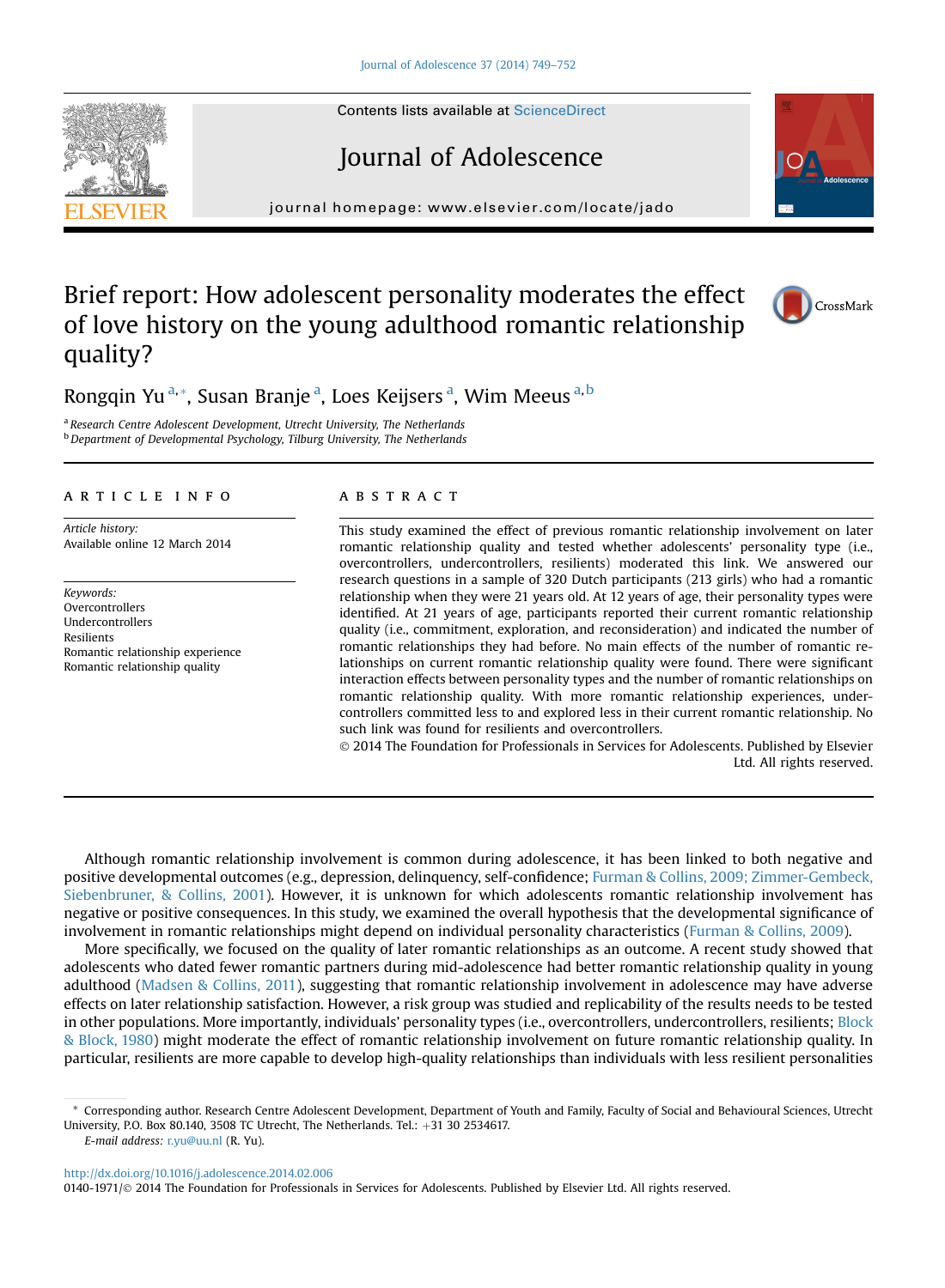such as undercontrollers and overcontrollers [\(Asendorpf, Borkenau, Ostendorf, & Van Aken, 2001](#page-3-0)). Moreover, dissolutions of relationships might have more negative effects for individuals who are less able to have a good relationship. Thus, individuals with a less resilient personality type might be more negatively influenced by their romantic relationship dissolutions. The current study tested the replicability of the negative link between romantic relationship involvement and later romantic relationship quality in a normal population and whether adolescent personality moderates the link.

## Method

## Participants and procedure

Participants were 320 Dutch participants (213 girls) who had a romantic relationship when they were on average 21.35 years old ( $SD = 0.54$ ). This sample was part of the younger cohort of an ongoing longitudinal study Conflict and Management of Relationships [\(Meeus, Van de Schoot, Keijsers, Schwartz, & Branje, 2010](#page-3-0)). The present study used data gathered when participants were at age 12 and 21.

## Measures

Age 12 personality types. Adolescents rated their personality on the Quick Big Five questionnaire ([Goldberg, 1992; Vermulst](#page-3-0) [& Gerris, 2005](#page-3-0)). Five personality dimensions: Extraversion, Agreeableness, Conscientiousness, Emotional stability, and Openness to new experience, were assessed with 6 items each, scored on 7-point Likert scales (from  $1 = \text{very}$ untrue to  $7 =$  very true). Cronbach's  $\alpha$ s ranged from .75 to .86. An earlier study has revealed that three personality types can be constructed directly from the Big Five dimensions with a latent class analysis which is an advanced person-centered analytic strategy grouping individuals into classes ([Meeus, Van der Schoot, Klimstra, & Branje, 2011; Nylund, Asparouhov, & Muthén,](#page-3-0) [2007](#page-3-0)). We adopted this classification from the larger study including our sample. In our sample, there were 151 overcontrollers, 29 undercontrollers, and 140 resilients. See [Meeus, Van de Schoot, Klimstra, & Branje \(2011\)](#page-3-0) for mean scores on the Big Five dimensions for each personality type.

Age 21 Relationship history and quality. Number of relationships was obtained by counting the frequency of starting a relationship as reported by participants in a Life History Calendar (LHC; [Caspi et al., 1996\)](#page-3-0). LHC is a data-collection method for obtaining reliable retrospective event-history data, which has shown good test-retest reliability and has been considered as an accurate measure of romantic relationship history ([Caspi et al., 1996;](#page-3-0) [Asendorpf, & Van Aken, 1999](#page-3-0)).

Quality of intimate relationship was assessed with the Utrecht-Management of Identity Commitments Scale (U-MICS; [Crocetti, Rubini, & Meeus, 2008](#page-3-0)). Participants rated their current romantic relationship commitment (e.g., My partner gives me certainly in life; 5 items,  $\alpha = .91$ ), in-depth exploration (e.g., I tried a lot to learn about my partner; 5 items,  $\alpha = .78$ ), and reconsideration (e.g., I often think another partner would make my life more interesting; 3 items,  $\alpha = .94$ ). Likert-scale ranging from 1 (strongly agree) to 5 (totally disagree) was used and scores were reversely coded.

#### Results

#### Overview of participants' romantic experiences

On average the participants had 0.95 ( $SD = 1.17$ ) romantic relationships before the current one. In particular, 146 (45.6%) reported having no prior relationship, 90 (28.1%) reported having had one, 57 (17.8%) reported having had two, and 27 (8.4%) reported having had three or more relationships. The frequency of prior romantic relationship was not different for boys or girls (t [320] = 0.64, p = .52), nor for youths with different personality types (F[2, 319] = 0.71, p = .49). In addition, there was no significant difference in the distribution of number of relationships by personality types ( $\chi^2$  [N = 320, 8] = 8.57, p = .74). To answer our research questions, we conducted linear regression analyses in Mplus ([Muthén & Muthén, 1998](#page-3-0)–2012) and used robust maximum likelihood (MLR; [Satorra & Bentler, 2001\)](#page-3-0) to take the non-normal distribution of the data into account. Two dummy variables were used to compare personality types, with resilients as the reference group (see Table 1 for descriptive

Table 1

Descriptive statistics and intercorrelations among number of previous romantic relationships and young adults' romantic relationship quality by personality types.

| Measure                       | Overcontrollers ( $n = 151$ ) |        |                          |                          | Undercontrollers ( $n = 29$ ) |             |        |                          | Resilients ( $n = 140$ ) |        |            |        |     |          |           |
|-------------------------------|-------------------------------|--------|--------------------------|--------------------------|-------------------------------|-------------|--------|--------------------------|--------------------------|--------|------------|--------|-----|----------|-----------|
|                               | M(SD)                         |        |                          |                          | 4                             | M(SD)       |        |                          |                          | 4      | M(SD)      |        |     |          | 4         |
| 1. No. of Relations<br>before | 0.94(1.14)                    | $\sim$ | $-.01$                   | .11                      | $-.10$                        | 0.72(1.07)  | $\sim$ | $-.49**$                 | $-.49**$                 | .34    | 1.01(1.21) | $\sim$ | .00 | $.18*$   | $-.06$    |
| 2. Commitment                 | 4.16(0.62)                    |        | $\overline{\phantom{m}}$ | $.21***$                 | $-.38**$                      | 4.38(0.73)  |        | $\overline{\phantom{m}}$ | $.74***$                 | $-.21$ | 4.12(0.65) |        |     | $.44***$ | $-.49***$ |
| 3. Exploration                | 3.93(0.58)                    |        |                          | $\overline{\phantom{0}}$ | $-.10$                        | 4.14(0.84)  |        |                          |                          | $-.15$ | 3.97(0.58) |        |     |          | $-.19*$   |
| 4. Reconsideration            | 1.50 (0.82)                   |        |                          |                          |                               | 1.49 (0.99) |        |                          |                          |        | 1.38(0.62) |        |     |          | -         |

Note. M (SD) = mean (standard deviation);  $\sp{\ast}p$  < .05;  $\sp{\ast}p$  < .01;  $\sp{\ast} \sp{\ast}p$  < .001.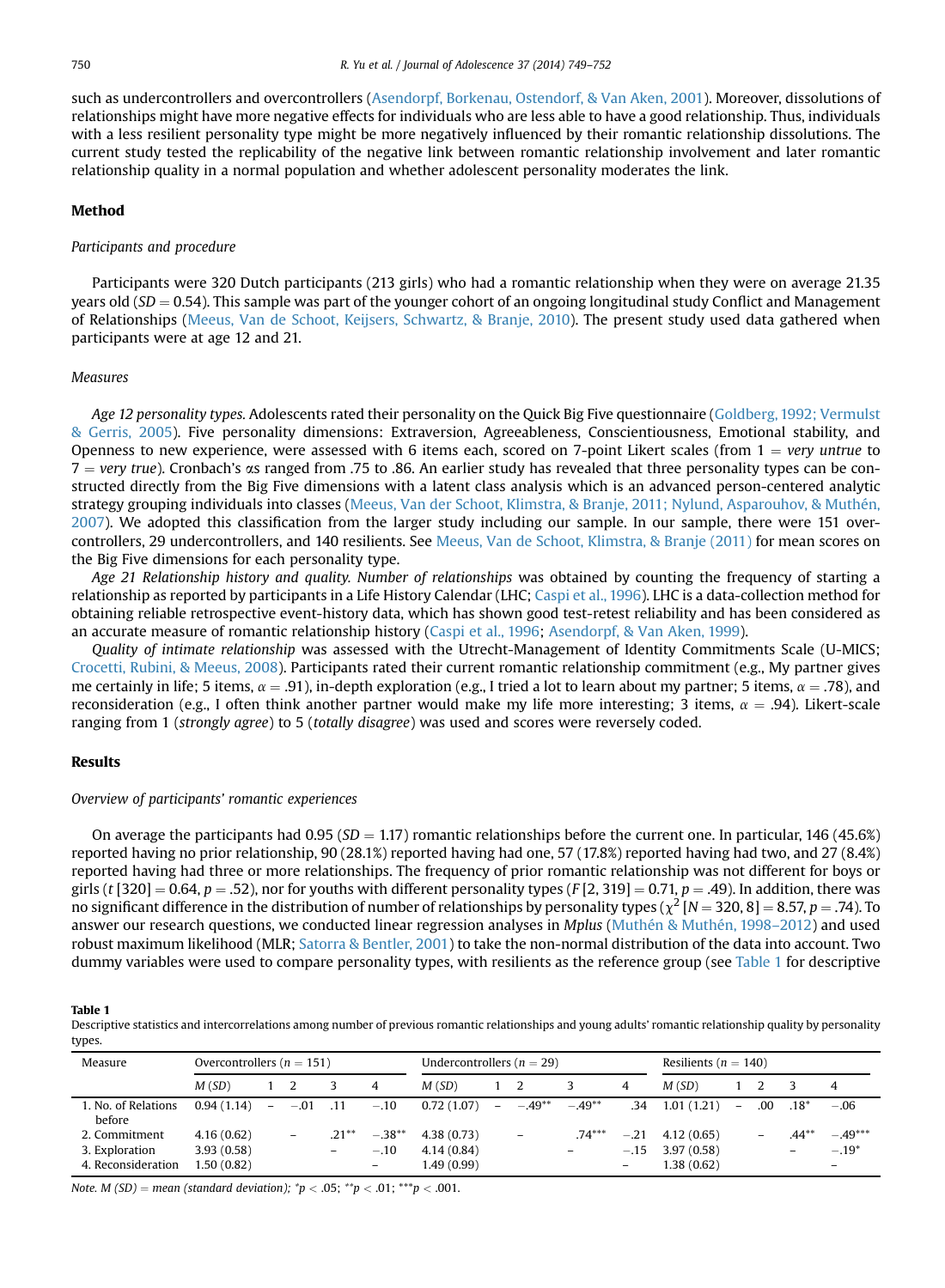#### Table 2

Regression analyses summary for number of romantic relationships and personality types in adolescence predicting romantic relationship quality during young adulthood.

| Predictor                   |         | Relationship commitment |         |         | Relationship exploration |                  | Relationship reconsideration |       |         |  |
|-----------------------------|---------|-------------------------|---------|---------|--------------------------|------------------|------------------------------|-------|---------|--|
|                             | B       | SE(B)                   | β       | B       | SE(B)                    | β                | B                            | SE(B) | β       |  |
| Model 1                     |         |                         |         |         |                          |                  |                              |       |         |  |
| Gender                      | 0.11    | 0.08                    | .08     | 0.21    | 0.08                     | $.16*$           | $-0.18$                      | 0.09  | $-.11*$ |  |
| $O$ vs. $R$                 | $-0.05$ | 0.08                    | $-.04$  | $-0.03$ | 0.07                     | $-.03$           | 0.11                         | 0.08  | .07     |  |
| $U$ vs. $R$                 | 0.17    | 0.14                    | .08     | 0.22    | 0.16                     | .10              | 0.07                         | 0.19  | .03     |  |
| No. relations               | $-0.04$ | 0.04                    | $-.05$  | 0.04    | 0.03                     | .06              | $-0.03$                      | 0.04  | $-.04$  |  |
| Model 2                     |         |                         |         |         |                          |                  |                              |       |         |  |
| Gender                      | 0.08    | 0.08                    | .06     | 0.18    | 0.07                     | $.14*$           | $-0.15$                      | 0.09  | $-.09$  |  |
| $O$ vs. $R$                 | $-0.05$ | 0.08                    | $-.04$  | $-0.03$ | 0.07                     | $-.03$           | 0.11                         | 0.08  | .07     |  |
| $U$ vs. $R$                 | 0.11    | 0.13                    | .05     | 0.13    | 0.14                     | .06              | 0.15                         | 0.18  | .06     |  |
| No. relations               | 0.00    | 0.05                    | $-.01$  | 0.08    | 0.05                     | .14 <sup>†</sup> | $-0.04$                      | 0.04  | $-.05$  |  |
| $(O vs. R)^*$ No. relations | $-0.01$ | 0.08                    | $-.01$  | $-0.02$ | 0.07                     | $-.02$           | $-0.05$                      | 0.08  | $-.04$  |  |
| $(U vs. R)^*$ No. relations | $-0.37$ | 0.13                    | $-.16*$ | $-0.49$ | 0.11                     | $-.22***$        | 0.36                         | 0.23  | .13     |  |

Note. B = unstandardized regression coefficient; SE = standard error;  $\beta$  = standardized regression coefficient; O = Overcontrollers; U = Undercontrollers;  $R =$  Resilients;  $p < .10$ ;  $p < .05$ ;  $p < .01$ ;  $p > .001$ .

statistics and Table 2 for results). In addition, following up the significant interaction effects, sub-group analyses were conducted to examine the effects of number of prior romantic relationships on current romantic relationship quality for both resilient and non-resilient personality types.

#### Main effects

The number of prior romantic relationships did not relate to current romantic relationship quality (i.e., commitment, exploration, and reconsideration), while controlling for gender and personality effects (See Table 2, Model 1). We found significant gender differences in the current relationship quality, with girls reported higher exploration and lower reconsideration than boys. Moreover, the three personality types did not differ in the three relationship quality measures.

## Interaction effects

There were significant interaction effects between personality types and number of romantic relationships on commitment and exploration, but not on reconsideration of the current romantic relationship (See Table 2, Model 2). Further, followup subgroup analyses by personality types indicated that undercontrollers' relationship commitment was negatively predicted by number of previous romantic relationships ( $n = 29$ ,  $\beta = -.47$ ,  $p = .02$ ). No such link was found for resilients and overcontrollers ( $n = 140$ ,  $\beta = -.01$ ,  $p = .95$  and  $n = 151$ ,  $\beta = -.02$ ,  $p = .80$ , respectively). Also, with more romantic relationship experiences, undercontrollers explored less ( $n = 29$ ,  $\beta = -.34$ ,  $p = .02$ ) within their current relationship. No significant association was found for resilients ( $n = 140$ ,  $\beta = .15$ ,  $p = .09$ ) and overcontrollers ( $n = 151$ ,  $\beta = .11$ ,  $p = .17$ ).

## Discussion

This study showed that, on average, there may be no link between number of previous relationships and later quality of romantic relationships as was found in a previous study [\(Madsen & Collins, 2011](#page-3-0)). However, findings also suggest that for some youths, romantic relationship involvement may have negative consequences: For undercontrollers, but not for overcontrollers and resilients, there were negative effects of prior romantic relationship involvement on later romantic relationship commitment and reconsideration.

The mechanism behind the deleterious effect of former romantic relationships for undercontrollers is not clear. One explanation may be that as undercontrollers' have higher conflict tendencies in romantic relationships than overcontrollers and resilients [\(Asendorpf et al., 2001\)](#page-3-0), their higher levels of engagement in conflict might lead to more relationship failures which could erode their faith for a good future relationship. Another explanation may be that since undercontrollers have a lower inhibition of emotional responses than others, they fall in love or show love sooner than others, which might lead to more hurts and disappointments when facing relationship break-ups. To understand the potential mechanisms behind the deleterious effect of former romantic relationships on undercontrollers' romantic relationship quality in young adulthood, future research should look into how romantic relationship quality in adolescence relates to personality.

Although the profile of the Big Five for each of the type was similar to other studies, the distribution of personality types differed to some studies in the literature. For instance, [Asendorpf and Van Aken \(1999\)](#page-3-0) reported having 28% overcontrollers in their sample whereas in our sample there were 47% overcontrollers. These variations might be due to a higher percentage of participants with high education levels in our study.

The current study reported a lower number of prior romantic relationships than some other studies (e.g., [Connolly &](#page-3-0) [McIsaac, 2009; Zimmer-Gembeck, Siebenbruner, & Collins, 2004](#page-3-0)). Probably this was due to measurement differences. In